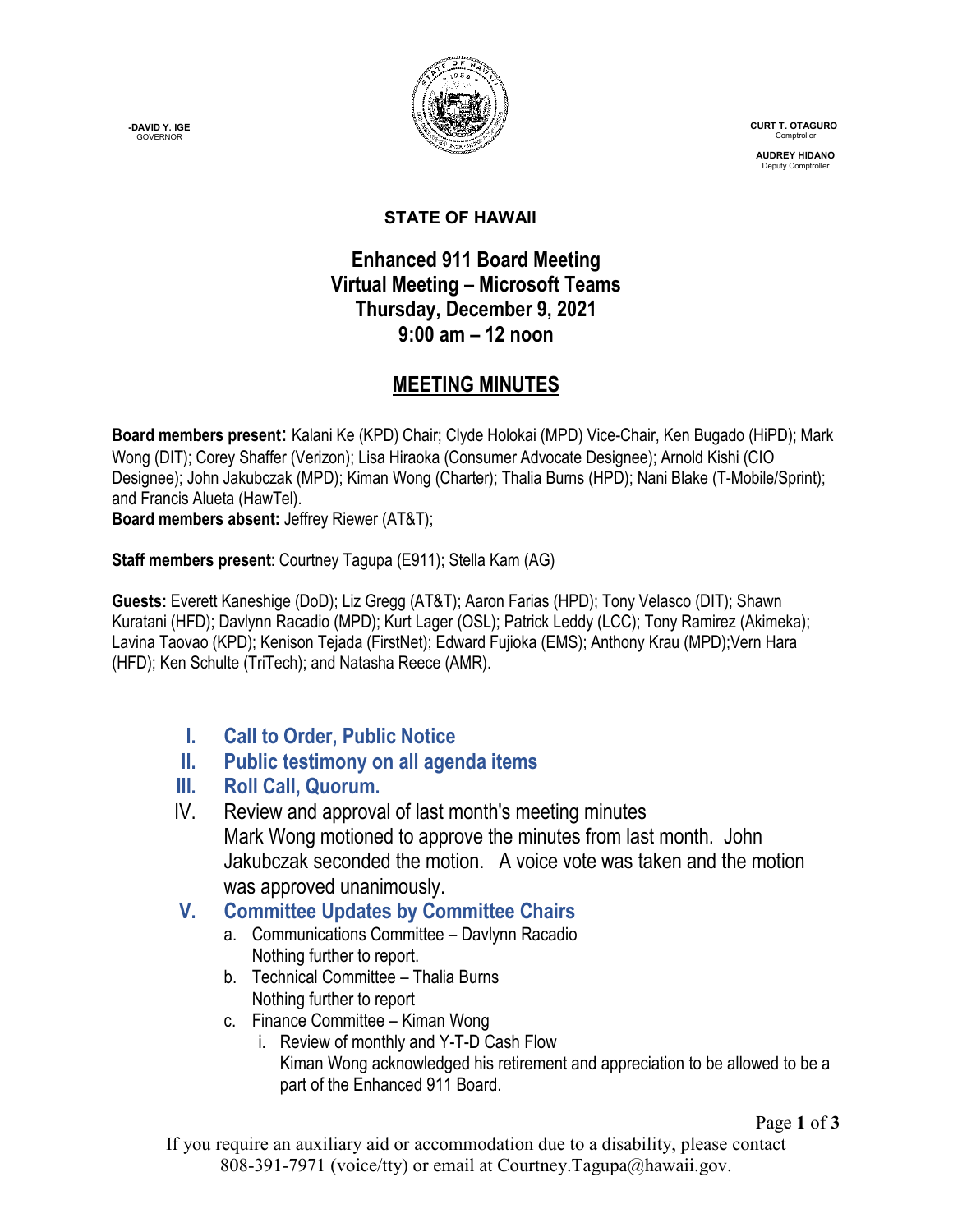### **VI. PSAP Status Updates**

- a. Kauai PSAP Kalani Ke nothing further to report
- b. Oahu HPD Aaron Farias nothing further to report
- c. Oahu HFD Shawn Kuratani nothing further to report
- d. Oahu EMS Edward Fujioka nothing further to report
- e. Molokai Clyde Holokai nothing further to report
- f. Maui PD John Jakubczak John Jakubczak acknowledged his retirement and his appreciation to the individuals who have provided leadership for the board.
- g. Hawaii PD Kenneth Bugado, Jr. nothing further to report
- h. Hawaii FD Vern Hara nothing further to report.

### **VII. Executive Director's Report**

Additional discussion on Act 220 (eff. January 1, 2022) regarding permanent changes to the Sunshine Law to allow remote meetings.

The Executive Director changes in the Sunshine laws

There is nothing further to report.

### **VIII. Items for Discussion, Consideration, and Action**

- a. 911 Timeline update
- b. FirstNet update Kenison Tejada

Kenison Tejada acknowledged his appreciation to John Jakubczak and Kiman Wong on their retirement and their contribution to the E911 Board and the rest of the board for their exceptional work.

- c. Request for Funding:
	- 1. HiPD Replacement CAD Computer \$2,740 Kiman Wong motioned to approve. Mark Wong seconded the motion. There was a voice vote taken and the motion was approved unanimously.
	- 2. HiPD Additional NENA Standards and Best Practices Conference costs (2) \$1,123. John Jakubczak motioned to approve. Mark Wong seconded the motion. A voice vote was taken and the motion was approved unanimously.
	- 3. HPD Intrado to integrate the most current Pictometry data with Mapflex feature on the Intrado call handling equipment - \$1,466. Francis Alueta motioned to approve. Kiman Wong seconded the motion. A voice vote was taken and the motion was approved unanimously.
- d. Advisory Committee members (created to handle all topics and reports to the Board)
	- 1. Stacey Perreira
	- 2. Davlynn Racadio
	- 3. David Miyasaki
	- 4. Shawn Kuratani
	- 5. Arnold Kishi
	- 6. Eddie Fujioka
	- 7. Robert Fujitake
	- 8. Stella Kam
	- 9. Wendy
	- 10. Kazuo Todd
	- 11. Tony Velasco
	- 12. Tony Ramirez
	- 13. Ah Lan Leong
	- 14. Everett Kaneshige

If you require an auxiliary aid or accommodation due to a disability, please contact 808-391-7971 (voice/tty) or email at Courtney.Tagupa@hawaii.gov.